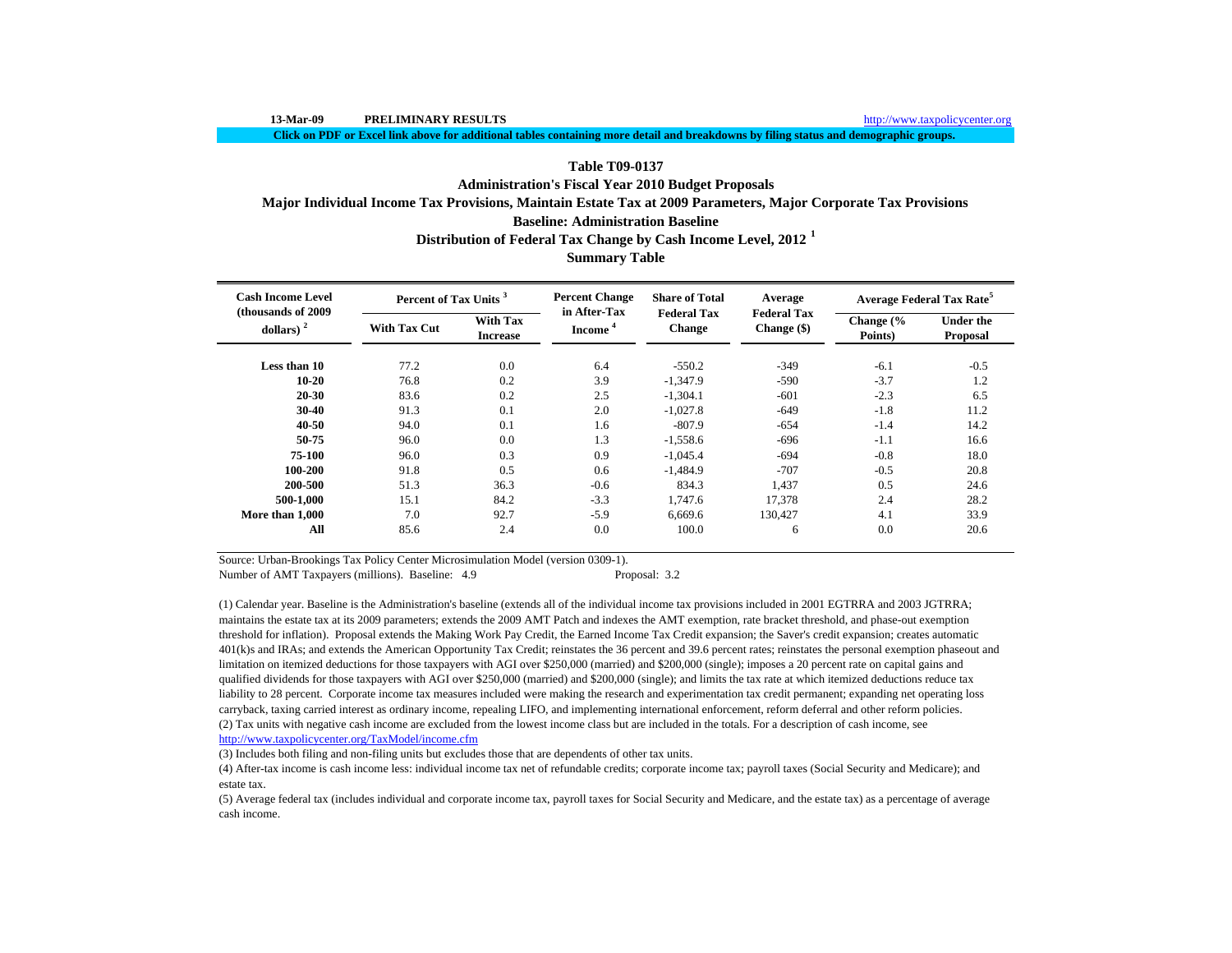### **Detail TableBaseline: Administration BaselineDistribution of Federal Tax Change by Cash Income Level, 2012 <sup>1</sup> Administration's Fiscal Year 2010 Budget Proposals Major Individual Income Tax Provisions, Maintain Estate Tax at 2009 Parameters, Major Corporate Tax Provisions**

| <b>Cash Income Level</b><br>(thousands of 2009) |                     | Percent of Tax Units <sup>3</sup> |                                     | <b>Share of Total</b>               | <b>Average Federal Tax Change</b> |          | <b>Share of Federal Taxes</b> |                              | Average Federal Tax Rate <sup>5</sup> |                              |
|-------------------------------------------------|---------------------|-----------------------------------|-------------------------------------|-------------------------------------|-----------------------------------|----------|-------------------------------|------------------------------|---------------------------------------|------------------------------|
| dollars) $2$                                    | <b>With Tax Cut</b> | With Tax<br><b>Increase</b>       | in After-Tax<br>Income <sup>*</sup> | <b>Federal Tax</b><br><b>Change</b> | <b>Dollars</b>                    | Percent  | Change (%<br>Points)          | <b>Under the</b><br>Proposal | Change (%<br>Points)                  | <b>Under the</b><br>Proposal |
| Less than 10                                    | 77.2                | 0.0                               | 6.4                                 | $-550.2$                            | $-349$                            | $-109.8$ | $-0.2$                        | 0.0                          | $-6.1$                                | $-0.5$                       |
| $10 - 20$                                       | 76.8                | 0.2                               | 3.9                                 | $-1.347.9$                          | $-590$                            | $-76.2$  | $-0.5$                        | 0.2                          | $-3.7$                                | 1.2                          |
| $20 - 30$                                       | 83.6                | 0.2                               | 2.5                                 | $-1,304.1$                          | $-601$                            | $-26.1$  | $-0.5$                        | 1.5                          | $-2.3$                                | 6.5                          |
| 30-40                                           | 91.3                | 0.1                               | 2.0                                 | $-1,027.8$                          | $-649$                            | $-13.7$  | $-0.4$                        | 2.6                          | $-1.8$                                | 11.2                         |
| $40 - 50$                                       | 94.0                | 0.1                               | 1.6                                 | $-807.9$                            | $-654$                            | $-8.9$   | $-0.3$                        | 3.3                          | $-1.4$                                | 14.2                         |
| 50-75                                           | 96.0                | 0.0                               | 1.3                                 | $-1.558.6$                          | $-696$                            | $-6.1$   | $-0.6$                        | 9.7                          | $-1.1$                                | 16.6                         |
| 75-100                                          | 96.0                | 0.3                               | 0.9                                 | $-1,045.4$                          | $-694$                            | $-4.0$   | $-0.4$                        | 10.0                         | $-0.8$                                | 18.0                         |
| 100-200                                         | 91.8                | 0.5                               | 0.6                                 | $-1.484.9$                          | $-707$                            | $-2.3$   | $-0.6$                        | 25.1                         | $-0.5$                                | 20.8                         |
| 200-500                                         | 51.3                | 36.3                              | $-0.6$                              | 834.3                               | 1,437                             | 2.0      | 0.3                           | 17.3                         | 0.5                                   | 24.6                         |
| 500-1.000                                       | 15.1                | 84.2                              | $-3.3$                              | 1.747.6                             | 17.378                            | 9.4      | 0.7                           | 8.2                          | 2.4                                   | 28.2                         |
| More than 1,000                                 | 7.0                 | 92.7                              | $-5.9$                              | 6,669.6                             | 130,427                           | 13.9     | 2.7                           | 22.1                         | 4.1                                   | 33.9                         |
| All                                             | 85.6                | 2.4                               | 0.0                                 | 100.0                               | 6                                 | 0.0      | 0.0                           | 100.0                        | 0.0                                   | 20.6                         |

#### **by Cash Income Level, 2012 <sup>1</sup> Baseline Distribution of Income and Federal Taxes**

| <b>Cash Income Level</b><br>(thousands of 2009) | Tax Units <sup>3</sup> |                            | Average             | Average<br><b>Federal Tax</b> | Average After-          | Average<br><b>Federal Tax</b> | <b>Share of Pre-</b><br><b>Tax Income</b> | <b>Share of Post-</b><br><b>Tax Income</b> | <b>Share of</b><br><b>Federal Taxes</b> |
|-------------------------------------------------|------------------------|----------------------------|---------------------|-------------------------------|-------------------------|-------------------------------|-------------------------------------------|--------------------------------------------|-----------------------------------------|
| dollars) $2$                                    | Number<br>(thousands)  | Percent of<br><b>Total</b> | Income<br>(Dollars) | <b>Burden</b><br>(Dollars)    | Tax Income<br>(Dollars) | Rate <sup>5</sup>             | Percent of<br><b>Total</b>                | Percent of<br><b>Total</b>                 | Percent of<br>Total                     |
| Less than 10                                    | 16.013                 | 10.2                       | 5.740               | 318                           | 5,423                   | 5.5                           | 0.8                                       | 0.9                                        | 0.2                                     |
| 10-20                                           | 23.194                 | 14.7                       | 15,900              | 775                           | 15.125                  | 4.9                           | 3.0                                       | 3.6                                        | 0.7                                     |
| $20 - 30$                                       | 22.014                 | 14.0                       | 26,173              | 2,306                         | 23,866                  | 8.8                           | 4.7                                       | 5.4                                        | 2.0                                     |
| $30 - 40$                                       | 16.088                 | 10.2                       | 36,651              | 4,737                         | 31,914                  | 12.9                          | 4.8                                       | 5.3                                        | 3.0                                     |
| 40-50                                           | 12,539                 | 8.0                        | 47,251              | 7,342                         | 39,908                  | 15.5                          | 4.8                                       | 5.1                                        | 3.7                                     |
| 50-75                                           | 22,724                 | 14.4                       | 65,018              | 11,465                        | 53,553                  | 17.6                          | 12.1                                      | 12.5                                       | 10.3                                    |
| 75-100                                          | 15,284                 | 9.7                        | 91.616              | 17,198                        | 74,417                  | 18.8                          | 11.4                                      | 11.7                                       | 10.4                                    |
| 100-200                                         | 21,316                 | 13.6                       | 142,730             | 30,345                        | 112,385                 | 21.3                          | 24.8                                      | 24.6                                       | 25.7                                    |
| 200-500                                         | 5.894                  | 3.8                        | 300.152             | 72,309                        | 227,843                 | 24.1                          | 14.5                                      | 13.8                                       | 16.9                                    |
| 500-1.000                                       | 1.021                  | 0.7                        | 714,940             | 184.521                       | 530,418                 | 25.8                          | 6.0                                       | 5.6                                        | 7.5                                     |
| More than 1,000                                 | 519                    | 0.3                        | 3.165.609           | 941.514                       | 2.224,095               | 29.7                          | 13.4                                      | 11.9                                       | 19.4                                    |
| All                                             | 157,316                | 100.0                      | 77,851              | 16,014                        | 61,837                  | 20.6                          | 100.0                                     | 100.0                                      | 100.0                                   |

Source: Urban-Brookings Tax Policy Center Microsimulation Model (version 0309-1).

Number of AMT Taxpayers (millions). Baseline: 4.9

(1) Calendar year. Baseline is the Administration's baseline (extends all of the individual income tax provisions included in 2001 EGTRRA and 2003 JGTRRA; maintains the estate tax at its 2009 parameters; extends the 2009 AMT Patch and indexes the AMT exemption, rate bracket threshold, and phase-out exemption threshold for inflation). Proposal extends the Making Work Pay Credit, the Earned Income Tax Credit expansion; the Saver's credit expansion; creates automatic 401(k)s and IRAs; and extends the American Opportunity Tax Credit; reinstates the 36 percent and 39.6 percent rates; reinstates the personal exemption phaseout and limitation on itemized deduct for those taxpayers with AGI over \$250,000 (married) and \$200,000 (single); imposes a 20 percent rate on capital gains and qualified dividends for those taxpayers with AGI over \$250,000 (married) and \$200,000 (single); and limits the tax rate at which itemized deductions reduce tax liability to 28 percent. Corporate income tax measures included were making the research and experimentation tax credit permanent; expanding net operating loss carryback, taxing carried interest as ordinary income, repealing LIFO, and implementing international enforcement, reform deferral and other reform policies.

(2) Tax units with negative cash income are excluded from the lowest income class but are included in the totals. For a description of cash income, see

http://www.taxpolicycenter.org/TaxModel/income.cfm

(3) Includes both filing and non-filing units but excludes those that are dependents of other tax units.

(4) After-tax income is cash income less: individual income tax net of refundable credits; corporate income tax; payroll taxes (Social Security and Medicare); and estate tax.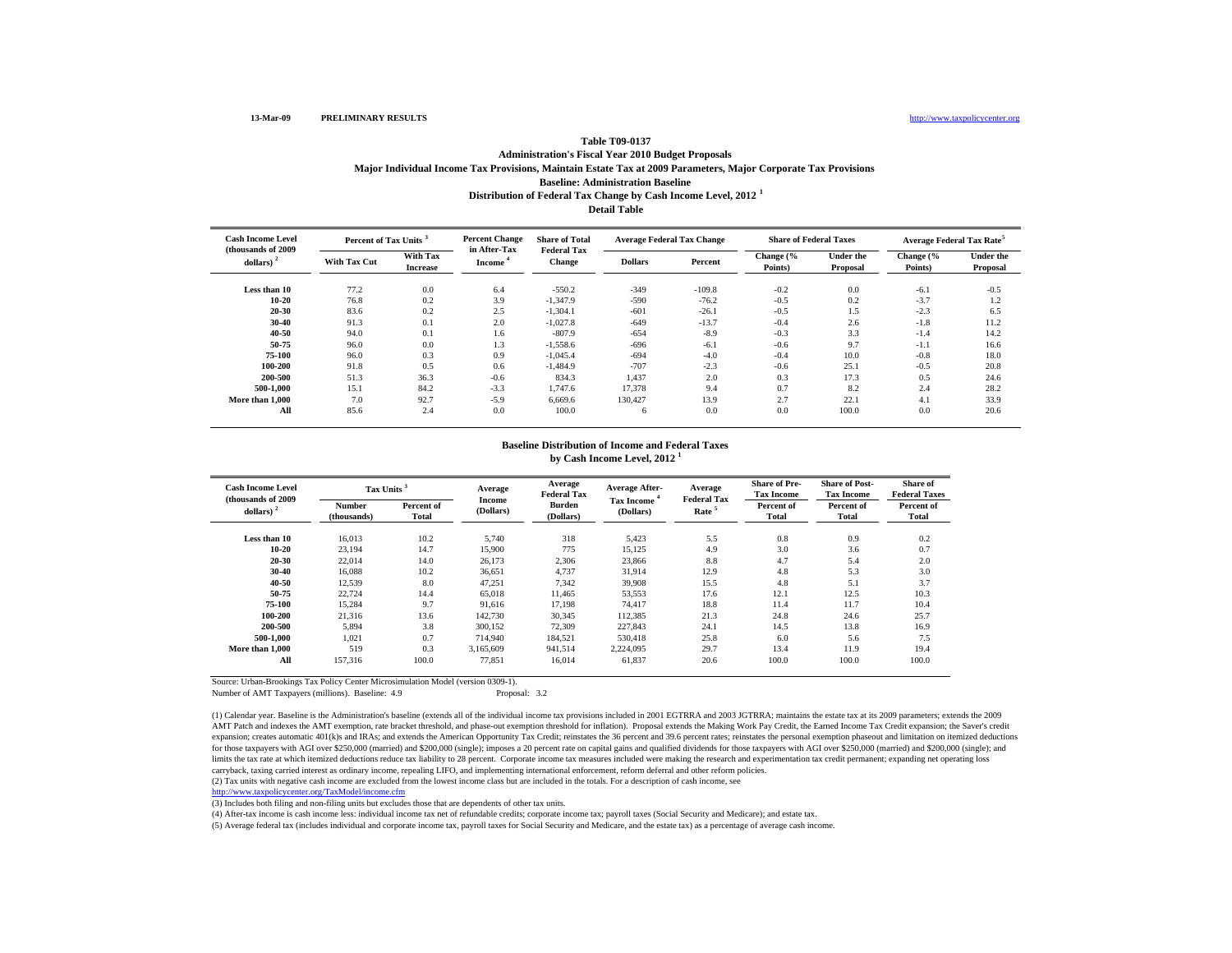**Detail Table - Single Tax Units Baseline: Administration BaselineDistribution of Federal Tax Change by Cash Income Level, 2012 <sup>1</sup> Administration's Fiscal Year 2010 Budget Proposals Major Individual Income Tax Provisions, Maintain Estate Tax at 2009 Parameters, Major Corporate Tax Provisions**

| <b>Cash Income Level</b><br>(thousands of 2009) | Percent of Tax Units <sup>3</sup> |                                    | <b>Percent Change</b>               | <b>Share of Total</b>               | <b>Average Federal Tax Change</b> |         | <b>Share of Federal Taxes</b> |                              | Average Federal Tax Rate <sup>5</sup> |                              |
|-------------------------------------------------|-----------------------------------|------------------------------------|-------------------------------------|-------------------------------------|-----------------------------------|---------|-------------------------------|------------------------------|---------------------------------------|------------------------------|
| dollars) $2$                                    | <b>With Tax Cut</b>               | <b>With Tax</b><br><b>Increase</b> | in After-Tax<br>Income <sup>*</sup> | <b>Federal Tax</b><br><b>Change</b> | <b>Dollars</b>                    | Percent | Change (%<br>Points)          | <b>Under the</b><br>Proposal | Change (%<br>Points)                  | <b>Under the</b><br>Proposal |
| Less than 10                                    | 76.7                              | 0.0                                | 5.6                                 | 27.3                                | $-289$                            | $-55.2$ | $-0.5$                        | 0.4                          | $-5.1$                                | 4.1                          |
| 10-20                                           | 70.4                              | 0.3                                | 2.5                                 | 41.3                                | $-355$                            | $-24.5$ | $-0.7$                        | 2.4                          | $-2.2$                                | 6.9                          |
| $20 - 30$                                       | 79.6                              | 0.1                                | 1.7                                 | 38.5                                | $-383$                            | $-11.4$ | $-0.6$                        | 5.7                          | $-1.5$                                | 11.4                         |
| $30 - 40$                                       | 91.1                              | 0.1                                | 1.5                                 | 30.5                                | $-469$                            | $-7.6$  | $-0.4$                        | 7.1                          | $-1.3$                                | 15.7                         |
| 40-50                                           | 95.1                              | 0.0                                | 1.2                                 | 21.8                                | $-442$                            | $-4.9$  | $-0.3$                        | 8.1                          | $-0.9$                                | 18.3                         |
| 50-75                                           | 96.0                              | 0.0                                | 0.9                                 | 33.5                                | $-439$                            | $-3.2$  | $-0.3$                        | 19.1                         | $-0.7$                                | 20.5                         |
| 75-100                                          | 93.8                              | 0.0                                | 0.5                                 | 10.5                                | $-333$                            | $-1.6$  | 0.0                           | 12.3                         | $-0.4$                                | 22.7                         |
| 100-200                                         | 71.7                              | 0.0                                | 0.1                                 | 4.1                                 | $-146$                            | $-0.4$  | 0.3                           | 17.7                         | $-0.1$                                | 23.8                         |
| 200-500                                         | 36.9                              | 56.4                               | $-1.1$                              | $-16.8$                             | 2,586                             | 3.4     | 0.5                           | 9.8                          | 0.9                                   | 26.2                         |
| 500-1.000                                       | 17.2                              | 81.7                               | $-3.4$                              | $-19.4$                             | 17.117                            | 8.7     | 0.5                           | 4.6                          | 2.4                                   | 30.4                         |
| More than 1.000                                 | 9.7                               | 90.1                               | $-5.8$                              | $-71.8$                             | 119,774                           | 11.9    | 1.6                           | 12.8                         | 3.9                                   | 36.8                         |
| All                                             | 81.6                              | 1.0                                | 0.5                                 | 100.0                               | $-174$                            | $-1.9$  | 0.0                           | 100.0                        | $-0.4$                                | 20.4                         |

#### **by Cash Income Level, 2012 <sup>1</sup> Baseline Distribution of Income and Federal Taxes**

| <b>Cash Income Level</b><br>(thousands of 2009) | Tax Units             |                            | Average<br>Income | Average<br><b>Federal Tax</b> | <b>Average After-</b>                | Average<br><b>Federal Tax</b> | <b>Share of Pre-</b><br><b>Tax Income</b> | <b>Share of Post-</b><br><b>Tax Income</b> | <b>Share of</b><br><b>Federal Taxes</b> |
|-------------------------------------------------|-----------------------|----------------------------|-------------------|-------------------------------|--------------------------------------|-------------------------------|-------------------------------------------|--------------------------------------------|-----------------------------------------|
| dollars) $2$                                    | Number<br>(thousands) | Percent of<br><b>Total</b> | (Dollars)         | <b>Burden</b><br>(Dollars)    | Tax Income <sup>4</sup><br>(Dollars) | Rate <sup>5</sup>             | Percent of<br><b>Total</b>                | Percent of<br>Total                        | Percent of<br><b>Total</b>              |
| Less than 10                                    | 11,322                | 16.5                       | 5,679             | 523                           | 5,156                                | 9.2                           | 2.1                                       | 2.4                                        | 0.9                                     |
| $10 - 20$                                       | 13.927                | 20.3                       | 15,797            | 1.450                         | 14,347                               | 9.2                           | 7.1                                       | 8.1                                        | 3.1                                     |
| $20 - 30$                                       | 12,005                | 17.5                       | 26,047            | 3,359                         | 22,688                               | 12.9                          | 10.1                                      | 11.1                                       | 6.3                                     |
| 30-40                                           | 7,758                 | 11.3                       | 36,609            | 6,204                         | 30,405                               | 17.0                          | 9.2                                       | 9.6                                        | 7.5                                     |
| 40-50                                           | 5,890                 | 8.6                        | 47,203            | 9,084                         | 38,119                               | 19.2                          | 9.0                                       | 9.1                                        | 8.3                                     |
| 50-75                                           | 9,119                 | 13.3                       | 64,298            | 13,616                        | 50,682                               | 21.2                          | 18.9                                      | 18.8                                       | 19.3                                    |
| 75-100                                          | 3,769                 | 5.5                        | 90.691            | 20,886                        | 69,805                               | 23.0                          | 11.0                                      | 10.7                                       | 12.3                                    |
| 100-200                                         | 3.371                 | 4.9                        | 139.363           | 33.253                        | 106.110                              | 23.9                          | 15.2                                      | 14.6                                       | 17.4                                    |
| 200-500                                         | 777                   | 1.1                        | 304.627           | 77,078                        | 227.549                              | 25.3                          | 7.6                                       | 7.2                                        | 9.3                                     |
| 500-1.000                                       | 136                   | 0.2                        | 706.682           | 197.454                       | 509.228                              | 27.9                          | 3.1                                       | 2.8                                        | 4.2                                     |
| More than 1,000                                 | 72                    | 0.1                        | 3,061,513         | 1.007.756                     | 2,053,757                            | 32.9                          | 7.1                                       | 6.0                                        | 11.2                                    |
| All                                             | 68,506                | 100.0                      | 45,237            | 9,381                         | 35,856                               | 20.7                          | 100.0                                     | 100.0                                      | 100.0                                   |

Source: Urban-Brookings Tax Policy Center Microsimulation Model (version 0309-1).

(1) Calendar year. Baseline is the Administration's baseline (extends all of the individual income tax provisions included in 2001 EGTRRA and 2003 JGTRRA; maintains the estate tax at its 2009 parameters; extends the 2009 AMT Patch and indexes the AMT exemption, rate bracket threshold, and phase-out exemption threshold for inflation). Proposal extends the Making Work Pay Credit, the Earned Income Tax Credit expansion; the Saver's credit expansion; creates automatic 401(k)s and IRAs; and extends the American Opportunity Tax Credit; reinstates the 36 percent and 39.6 percent rates; reinstates the personal exemption phaseout and limitation on itemized deduct for those taxpayers with AGI over \$250,000 (married) and \$200,000 (single); imposes a 20 percent rate on capital gains and qualified dividends for those taxpayers with AGI over \$250,000 (married) and \$200,000 (single); and limits the tax rate at which itemized deductions reduce tax liability to 28 percent. Corporate income tax measures included were making the research and experimentation tax credit permanent; expanding net operating loss carryback, taxing carried interest as ordinary income, repealing LIFO, and implementing international enforcement, reform deferral and other reform policies.

(2) Tax units with negative cash income are excluded from the lowest income class but are included in the totals. For a description of cash income, see

http://www.taxpolicycenter.org/TaxModel/income.cfm

(3) Includes both filing and non-filing units but excludes those that are dependents of other tax units.

(4) After-tax income is cash income less: individual income tax net of refundable credits; corporate income tax; payroll taxes (Social Security and Medicare); and estate tax.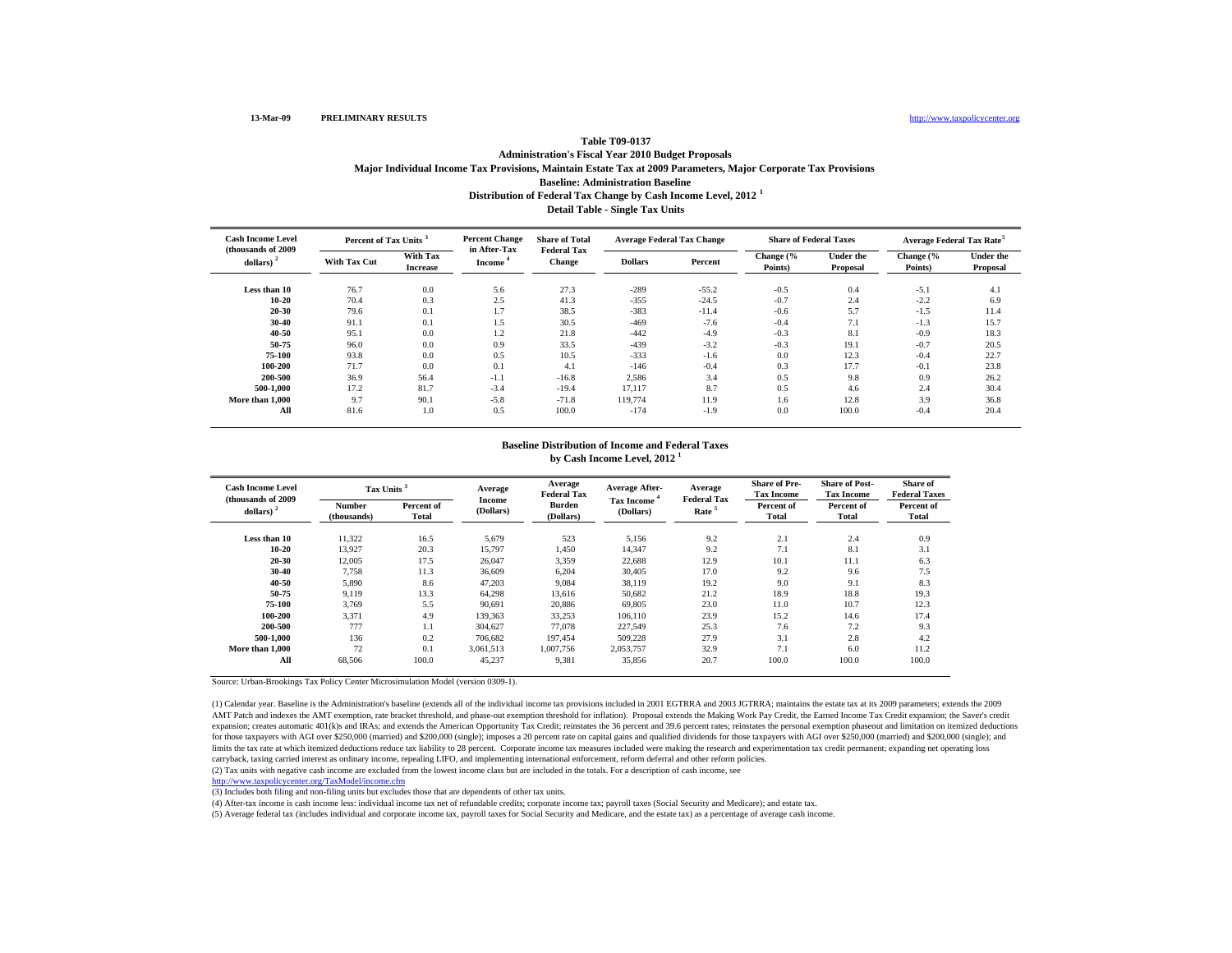**Detail Table - Married Tax Units Filing Jointly Baseline: Administration BaselineDistribution of Federal Tax Change by Cash Income Level, 2012 <sup>1</sup> Administration's Fiscal Year 2010 Budget Proposals Major Individual Income Tax Provisions, Maintain Estate Tax at 2009 Parameters, Major Corporate Tax Provisions**

| <b>Cash Income Level</b>            | Percent of Tax Units <sup>3</sup> |                                    | <b>Percent Change</b>               | <b>Share of Total</b>               |                | <b>Average Federal Tax Change</b> |                      | <b>Share of Federal Taxes</b> | <b>Average Federal Tax Rate<sup>5</sup></b> |                              |
|-------------------------------------|-----------------------------------|------------------------------------|-------------------------------------|-------------------------------------|----------------|-----------------------------------|----------------------|-------------------------------|---------------------------------------------|------------------------------|
| (thousands of 2009)<br>dollars) $2$ | <b>With Tax Cut</b>               | <b>With Tax</b><br><b>Increase</b> | in After-Tax<br>Income <sup>*</sup> | <b>Federal Tax</b><br><b>Change</b> | <b>Dollars</b> | Percent                           | Change (%<br>Points) | <b>Under the</b><br>Proposal  | Change (%<br>Points)                        | <b>Under the</b><br>Proposal |
| Less than 10                        | 64.4                              | 0.0                                | 6.6                                 | $-2.4$                              | $-311$         | $-126.8$                          | 0.0                  | 0.0                           | $-6.3$                                      | $-1.3$                       |
| 10-20                               | 81.1                              | 0.0                                | 5.5                                 | $-12.0$                             | $-868$         | $-180.7$                          | $-0.2$               | $-0.1$                        | $-5.3$                                      | $-2.4$                       |
| 20-30                               | 81.3                              | 0.1                                | 3.7                                 | $-16.4$                             | $-934$         | $-72.2$                           | $-0.3$               | 0.1                           | $-3.6$                                      | 1.4                          |
| 30-40                               | 84.9                              | 0.3                                | 2.8                                 | $-14.7$                             | $-959$         | $-32.4$                           | $-0.2$               | 0.5                           | $-2.6$                                      | 5.4                          |
| 40-50                               | 89.4                              | 0.1                                | 2.5                                 | $-15.2$                             | $-1,062$       | $-21.0$                           | $-0.3$               | 0.9                           | $-2.2$                                      | 8.5                          |
| 50-75                               | 95.0                              | 0.1                                | 1.8                                 | $-34.9$                             | $-994$         | $-10.5$                           | $-0.6$               | 4.7                           | $-1.5$                                      | 12.8                         |
| 75-100                              | 97.0                              | 0.5                                | 1.1                                 | $-31.6$                             | $-864$         | $-5.5$                            | $-0.6$               | 8.5                           | $-0.9$                                      | 16.0                         |
| 100-200                             | 98.3                              | 0.4                                | 0.8                                 | $-53.5$                             | $-854$         | $-2.9$                            | $-1.3$               | 28.5                          | $-0.6$                                      | 20.1                         |
| 200-500                             | 54.4                              | 32.4                               | $-0.5$                              | 22.3                                | 1,220          | 1.7                               | 0.0                  | 20.9                          | 0.4                                         | 24.3                         |
| 500-1.000                           | 14.9                              | 84.5                               | $-3.3$                              | 54.8                                | 17.387         | 9.5                               | 0.7                  | 9.9                           | 2.4                                         | 27.9                         |
| More than 1.000                     | 6.6                               | 93.1                               | $-5.9$                              | 204.4                               | 129.468        | 14.2                              | 2.9                  | 25.9                          | 4.2                                         | 33.3                         |
| All                                 | 87.2                              | 4.6                                | $-0.4$                              | 100.0                               | 440            | 1.6                               | 0.0                  | 100.0                         | 0.3                                         | 21.7                         |

#### **by Cash Income Level, 2012 <sup>1</sup> Baseline Distribution of Income and Federal Taxes**

| <b>Cash Income Level</b><br>(thousands of 2009) | Tax Units             |                     | Average             | Average<br>Federal Tax | <b>Average After-</b>                | Average<br><b>Federal Tax</b> | <b>Share of Pre-</b><br><b>Tax Income</b> | <b>Share of Post-</b><br><b>Tax Income</b> | Share of<br><b>Federal Taxes</b> |
|-------------------------------------------------|-----------------------|---------------------|---------------------|------------------------|--------------------------------------|-------------------------------|-------------------------------------------|--------------------------------------------|----------------------------------|
| dollars) $2$                                    | Number<br>(thousands) | Percent of<br>Total | Income<br>(Dollars) | Burden<br>(Dollars)    | Tax Income <sup>4</sup><br>(Dollars) | Rate <sup>5</sup>             | Percent of<br>Total                       | Percent of<br><b>Total</b>                 | Percent of<br>Total              |
| Less than 10                                    | 2,080                 | 3.4                 | 4.968               | 246                    | 4,723                                | 4.9                           | 0.1                                       | 0.2                                        | 0.0                              |
| $10 - 20$                                       | 3,744                 | 6.1                 | 16,339              | 480                    | 15,859                               | 2.9                           | 0.8                                       | 1.0                                        | 0.1                              |
| $20 - 30$                                       | 4,757                 | 7.8                 | 26,344              | 1,293                  | 25,051                               | 4.9                           | 1.6                                       | 1.9                                        | 0.4                              |
| 30-40                                           | 4,142                 | 6.8                 | 36,758              | 2,958                  | 33,800                               | 8.1                           | 1.9                                       | 2.3                                        | 0.7                              |
| $40 - 50$                                       | 3,865                 | 6.3                 | 47,359              | 5,067                  | 42,292                               | 10.7                          | 2.3                                       | 2.6                                        | 1.2                              |
| 50-75                                           | 9.499                 | 15.5                | 66,123              | 9,478                  | 56,645                               | 14.3                          | 7.9                                       | 8.7                                        | 5.3                              |
| 75-100                                          | 9.889                 | 16.1                | 92,185              | 15,612                 | 76,572                               | 16.9                          | 11.5                                      | 12.2                                       | 9.2                              |
| 100-200                                         | 16.942                | 27.6                | 143,802             | 29,714                 | 114,088                              | 20.7                          | 30.8                                      | 31.1                                       | 29.8                             |
| 200-500                                         | 4.932                 | 8.0                 | 299,285             | 71.459                 | 227,826                              | 23.9                          | 18.7                                      | 18.1                                       | 20.9                             |
| 500-1.000                                       | 852                   | 1.4                 | 716,602             | 182.549                | 534,053                              | 25.5                          | 7.7                                       | 7.3                                        | 9.2                              |
| More than 1,000                                 | 427                   | 0.7                 | 3,123,239           | 911.766                | 2,211,473                            | 29.2                          | 16.9                                      | 15.2                                       | 23.1                             |
| All                                             | 61,400                | 100.0               | 128,766             | 27,486                 | 101,280                              | 21.4                          | 100.0                                     | 100.0                                      | 100.0                            |

Source: Urban-Brookings Tax Policy Center Microsimulation Model (version 0309-1).

(1) Calendar year. Baseline is the Administration's baseline (extends all of the individual income tax provisions included in 2001 EGTRRA and 2003 JGTRRA; maintains the estate tax at its 2009 parameters; extends the 2009 AMT Patch and indexes the AMT exemption, rate bracket threshold, and phase-out exemption threshold for inflation). Proposal extends the Making Work Pay Credit, the Earned Income Tax Credit expansion; the Saver's credit expansion; creates automatic 401(k)s and IRAs; and extends the American Opportunity Tax Credit; reinstates the 36 percent and 39.6 percent rates; reinstates the personal exemption phaseout and limitation on itemized deduct for those taxpayers with AGI over \$250,000 (married) and \$200,000 (single); imposes a 20 percent rate on capital gains and qualified dividends for those taxpayers with AGI over \$250,000 (married) and \$200,000 (single); and limits the tax rate at which itemized deductions reduce tax liability to 28 percent. Corporate income tax measures included were making the research and experimentation tax credit permanent; expanding net operating loss carryback, taxing carried interest as ordinary income, repealing LIFO, and implementing international enforcement, reform deferral and other reform policies.

(2) Tax units with negative cash income are excluded from the lowest income class but are included in the totals. For a description of cash income, see

http://www.taxpolicycenter.org/TaxModel/income.cfm

(3) Includes both filing and non-filing units but excludes those that are dependents of other tax units.

(4) After-tax income is cash income less: individual income tax net of refundable credits; corporate income tax; payroll taxes (Social Security and Medicare); and estate tax.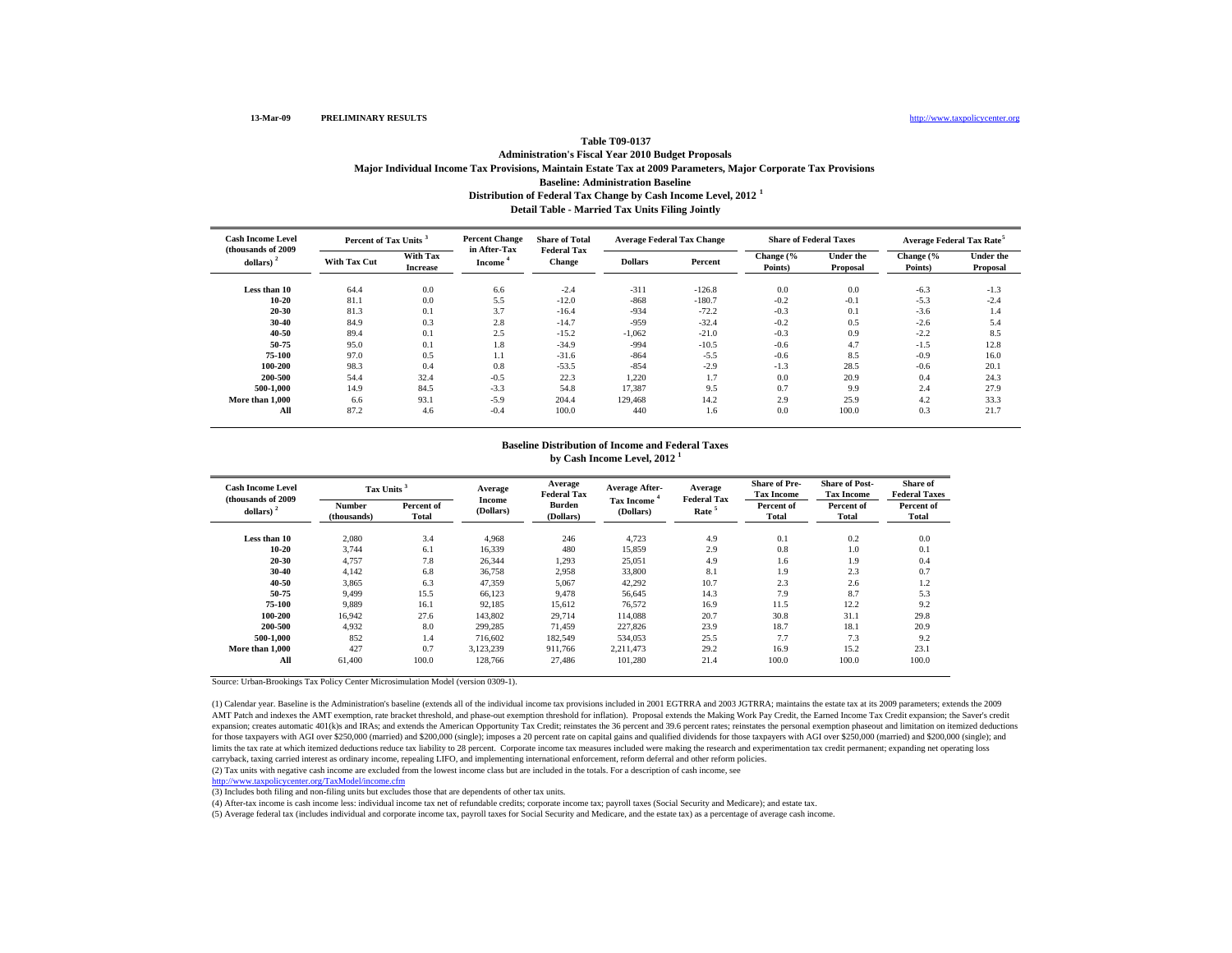**Detail Table - Head of Household Tax UnitsBaseline: Administration BaselineDistribution of Federal Tax Change by Cash Income Level, 2012 <sup>1</sup> Administration's Fiscal Year 2010 Budget Proposals Major Individual Income Tax Provisions, Maintain Estate Tax at 2009 Parameters, Major Corporate Tax Provisions**

| <b>Cash Income Level</b>            | Percent of Tax Units <sup>3</sup> |                                    | <b>Percent Change</b>         | <b>Share of Total</b>               |                | <b>Average Federal Tax Change</b> |                       | <b>Share of Federal Taxes</b> | <b>Average Federal Tax Rate<sup>5</sup></b> |                              |
|-------------------------------------|-----------------------------------|------------------------------------|-------------------------------|-------------------------------------|----------------|-----------------------------------|-----------------------|-------------------------------|---------------------------------------------|------------------------------|
| (thousands of 2009)<br>dollars) $2$ | <b>With Tax Cut</b>               | <b>With Tax</b><br><b>Increase</b> | in After-Tax<br><b>Income</b> | <b>Federal Tax</b><br><b>Change</b> | <b>Dollars</b> | Percent                           | Change (%<br>Points)  | <b>Under the</b><br>Proposal  | Change (%<br>Points)                        | <b>Under the</b><br>Proposal |
| Less than 10                        | 89.9                              | 0.0                                | 9.1                           | 10.1                                | $-663$         | 112.8                             | $-1.5$                | $-2.5$                        | $-9.9$                                      | $-18.7$                      |
| 10-20                               | 89.8                              | 0.0                                | 6.1                           | 33.3                                | $-1,027$       | 114.7                             | $-4.8$                | $-8.2$                        | $-6.5$                                      | $-12.1$                      |
| 20-30                               | 94.6                              | 0.3                                | 3.2                           | 25.0                                | $-823$         | $-147.8$                          | $-3.0$                | $-1.1$                        | $-3.1$                                      | $-1.0$                       |
| 30-40                               | 97.8                              | 0.1                                | 2.1                           | 16.5                                | $-695$         | $-20.0$                           | $-0.9$                | 8.7                           | $-1.9$                                      | 7.6                          |
| 40-50                               | 97.9                              | 0.1                                | 1.4                           | 8.4                                 | $-553$         | $-8.5$                            | 0.4                   | 11.8                          | $-1.2$                                      | 12.6                         |
| 50-75                               | 98.5                              | 0.0                                | 1.1                           | 13.4                                | $-603$         | $-5.5$                            | 2.0                   | 30.2                          | $-0.9$                                      | 16.2                         |
| 75-100                              | 95.0                              | 0.0                                | 0.7                           | 4.5                                 | $-537$         | $-3.0$                            | 1 <sub>7</sub><br>1.1 | 19.2                          | $-0.6$                                      | 19.2                         |
| 100-200                             | 50.0                              | 0.0                                | 0.2                           | 1.0                                 | $-185$         | $-0.6$                            | 2.3                   | 20.9                          | $-0.1$                                      | 22.5                         |
| 200-500                             | 31.7                              | 47.9                               | $-0.7$                        | $-1.4$                              | 1,630          | 2.2                               | 1.1                   | 8.4                           | 0.5                                         | 24.6                         |
| 500-1.000                           | 12.9                              | 84.6                               | $-3.2$                        | $-2.4$                              | 16.668         | 9.7                               | 0.7                   | 3.5                           | 2.4                                         | 27.1                         |
| More than 1.000                     | 3.2                               | 96.2                               | $-6.0$                        | $-8.4$                              | 125.228        | 14.0                              | 2.0                   | 9.0                           | 4.2                                         | 34.2                         |
| All                                 | 92.4                              | 0.5                                | 1.8                           | 100.0                               | $-649$         | $-11.6$                           | 0.0                   | 100.0                         | $-1.6$                                      | 11.8                         |

#### **by Cash Income Level, 2012 <sup>1</sup> Baseline Distribution of Income and Federal Taxes**

| <b>Cash Income Level</b><br>(thousands of 2009) | Tax Units             |                     | Average             | Average<br><b>Federal Tax</b> | <b>Average After-</b>                | Average<br><b>Federal Tax</b> | <b>Share of Pre-</b><br><b>Tax Income</b> | <b>Share of Post-</b><br><b>Tax Income</b> | <b>Share of</b><br><b>Federal Taxes</b> |
|-------------------------------------------------|-----------------------|---------------------|---------------------|-------------------------------|--------------------------------------|-------------------------------|-------------------------------------------|--------------------------------------------|-----------------------------------------|
| dollars) $2$                                    | Number<br>(thousands) | Percent of<br>Total | Income<br>(Dollars) | Burden<br>(Dollars)           | Tax Income <sup>4</sup><br>(Dollars) | Rate <sup>5</sup>             | Percent of<br>Total                       | Percent of<br>Total                        | Percent of<br>Total                     |
| Less than 10                                    | 2.467                 | 9.9                 | 6.689               | $-587$                        | 7.276                                | $-8.8$                        | 1.6                                       | 2.0                                        | $-1.0$                                  |
| $10 - 20$                                       | 5,224                 | 21.0                | 15,879              | $-896$                        | 16,775                               | $-5.6$                        | 8.0                                       | 9.8                                        | $-3.4$                                  |
| 20-30                                           | 4,903                 | 19.7                | 26,283              | 557                           | 25,726                               | 2.1                           | 12.4                                      | 14.0                                       | 2.0                                     |
| 30-40                                           | 3,826                 | 15.4                | 36,558              | 3,478                         | 33,080                               | 9.5                           | 13.5                                      | 14.1                                       | 9.6                                     |
| $40 - 50$                                       | 2,437                 | 9.8                 | 47,271              | 6,511                         | 40,760                               | 13.8                          | 11.1                                      | 11.1                                       | 11.4                                    |
| 50-75                                           | 3,581                 | 14.4                | 63,957              | 10,969                        | 52,988                               | 17.2                          | 22.1                                      | 21.1                                       | 28.2                                    |
| 75-100                                          | 1,358                 | 5.5                 | 90,406              | 17,906                        | 72,501                               | 19.8                          | 11.8                                      | 11.0                                       | 17.5                                    |
| 100-200                                         | 845                   | 3.4                 | 135,286             | 30,599                        | 104.687                              | 22.6                          | 11.0                                      | 9.8                                        | 18.6                                    |
| 200-500                                         | 139                   | 0.6                 | 302,335             | 72,877                        | 229.458                              | 24.1                          | 4.1                                       | 3.6                                        | 7.3                                     |
| 500-1.000                                       | 23                    | 0.1                 | 696.822             | 172.452                       | 524,370                              | 24.8                          | 1.5                                       | 1.3                                        | 2.8                                     |
| More than 1,000                                 | 11                    | 0.0                 | 2,985,224           | 896,501                       | 2,088,723                            | 30.0                          | 3.1                                       | 2.5                                        | 7.0                                     |
| All                                             | 24,862                | 100.0               | 41,756              | 5,595                         | 36,162                               | 13.4                          | 100.0                                     | 100.0                                      | 100.0                                   |

Source: Urban-Brookings Tax Policy Center Microsimulation Model (version 0309-1).

(1) Calendar year. Baseline is the Administration's baseline (extends all of the individual income tax provisions included in 2001 EGTRRA and 2003 JGTRRA; maintains the estate tax at its 2009 parameters; extends the 2009 AMT Patch and indexes the AMT exemption, rate bracket threshold, and phase-out exemption threshold for inflation). Proposal extends the Making Work Pay Credit, the Earned Income Tax Credit expansion; the Saver's credit expansion; creates automatic 401(k)s and IRAs; and extends the American Opportunity Tax Credit; reinstates the 36 percent and 39.6 percent rates; reinstates the personal exemption phaseout and limitation on itemized deduct for those taxpayers with AGI over \$250,000 (married) and \$200,000 (single); imposes a 20 percent rate on capital gains and qualified dividends for those taxpayers with AGI over \$250,000 (married) and \$200,000 (single); and limits the tax rate at which itemized deductions reduce tax liability to 28 percent. Corporate income tax measures included were making the research and experimentation tax credit permanent; expanding net operating loss carryback, taxing carried interest as ordinary income, repealing LIFO, and implementing international enforcement, reform deferral and other reform policies.

(2) Tax units with negative cash income are excluded from the lowest income class but are included in the totals. For a description of cash income, see

http://www.taxpolicycenter.org/TaxModel/income.cfm

(3) Includes both filing and non-filing units but excludes those that are dependents of other tax units.

(4) After-tax income is cash income less: individual income tax net of refundable credits; corporate income tax; payroll taxes (Social Security and Medicare); and estate tax.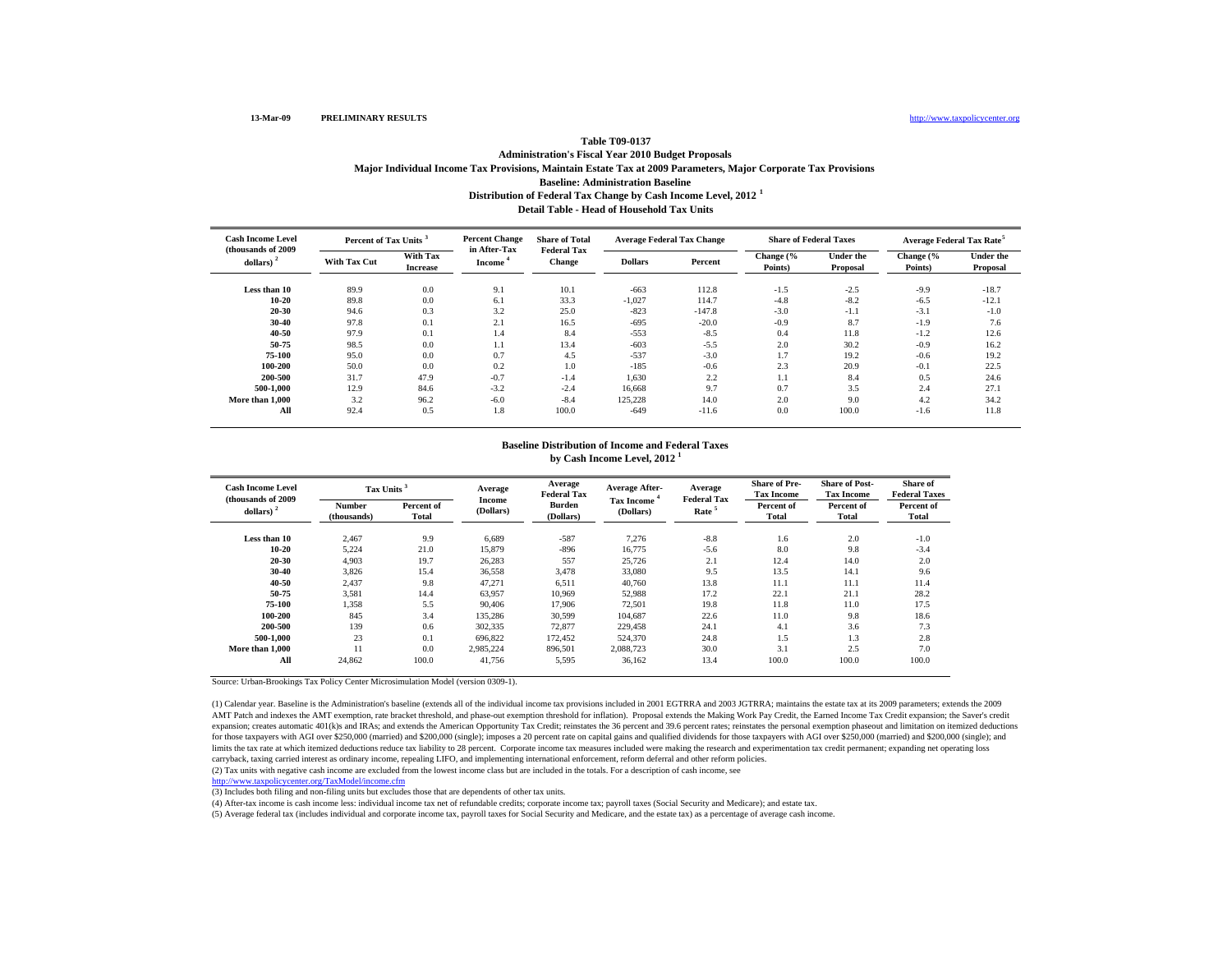**Detail Table - Tax Units with ChildrenBaseline: Administration BaselineDistribution of Federal Tax Change by Cash Income Level, 2012 <sup>1</sup> Administration's Fiscal Year 2010 Budget Proposals Major Individual Income Tax Provisions, Maintain Estate Tax at 2009 Parameters, Major Corporate Tax Provisions**

| <b>Cash Income Level</b><br>(thousands of 2009) |                     | <b>Percent Change</b><br>Percent of Tax Units <sup>3</sup> |                                     | <b>Share of Total</b><br><b>Federal Tax</b> |                | <b>Average Federal Tax Change</b> | <b>Share of Federal Taxes</b> |                              | Average Federal Tax Rate <sup>5</sup> |                              |
|-------------------------------------------------|---------------------|------------------------------------------------------------|-------------------------------------|---------------------------------------------|----------------|-----------------------------------|-------------------------------|------------------------------|---------------------------------------|------------------------------|
| dollars) $2$                                    | <b>With Tax Cut</b> | With Tax<br><b>Increase</b>                                | in After-Tax<br>Income <sup>*</sup> | <b>Change</b>                               | <b>Dollars</b> | Percent                           | Change (%<br>Points)          | <b>Under the</b><br>Proposal | Change (%<br>Points)                  | <b>Under the</b><br>Proposal |
| Less than 10                                    | 87.1                | 0.0                                                        | 9.4                                 | 31.7                                        | $-680$         | 85.8                              | $-0.2$                        | $-0.5$                       | $-10.6$                               | $-22.9$                      |
| 10-20                                           | 97.2                | 0.0                                                        | 7.3                                 | 116.9                                       | $-1,281$       | 85.0                              | $-0.8$                        | $-1.7$                       | $-8.0$                                | $-17.4$                      |
| 20-30                                           | 98.4                | 0.1                                                        | 4.3                                 | 105.7                                       | $-1,148$       | 738.9                             | $-0.7$                        | $-0.8$                       | $-4.4$                                | $-5.0$                       |
| 30-40                                           | 99.4                | 0.0                                                        | 3.1                                 | 80.4                                        | $-1,042$       | $-36.7$                           | $-0.5$                        | 0.9                          | $-2.8$                                | 4.9                          |
| 40-50                                           | 99.3                | 0.1                                                        | 2.5                                 | 62.7                                        | $-1,044$       | $-17.8$                           | $-0.4$                        | 2.0                          | $-2.2$                                | 10.2                         |
| 50-75                                           | 99.5                | 0.0                                                        | 1.8                                 | 116.6                                       | $-995$         | $-9.8$                            | $-0.7$                        | 7.3                          | $-1.5$                                | 14.1                         |
| 75-100                                          | 98.1                | 0.8                                                        | 1.3                                 | 87.0                                        | $-941$         | $-5.7$                            | $-0.5$                        | 9.7                          | $-1.0$                                | 16.9                         |
| 100-200                                         | 94.9                | 0.7                                                        | 0.8                                 | 136.6                                       | $-956$         | $-3.2$                            | $-0.7$                        | 28.4                         | $-0.7$                                | 20.4                         |
| 200-500                                         | 49.1                | 33.9                                                       | $-0.5$                              | $-49.3$                                     | 1,189          | 1.6                               | 0.5                           | 21.0                         | 0.4                                   | 24.9                         |
| 500-1.000                                       | 8.4                 | 91.0                                                       | $-3.8$                              | $-136.0$                                    | 20,041         | 10.4                              | 1.0                           | 9.8                          | 2.8                                   | 29.7                         |
| More than 1.000                                 | 2.4                 | 97.3                                                       | $-6.5$                              | $-454.3$                                    | 142,185        | 14.9                              | 3.2                           | 23.8                         | 4.5                                   | 34.8                         |
| All                                             | 93.3                | 3.3                                                        | 0.2                                 | 100.0                                       | $-129$         | $-0.7$                            | 0.0                           | 100.0                        | $-0.1$                                | 20.0                         |

#### **by Cash Income Level, 2012 <sup>1</sup> Baseline Distribution of Income and Federal Taxes**

| <b>Cash Income Level</b><br>(thousands of 2009) | Tax Units <sup>3</sup> |                     | Average<br>Income | Average<br><b>Federal Tax</b> | <b>Average After-</b><br>Tax Income <sup>4</sup> | Average<br><b>Federal Tax</b> | <b>Share of Pre-</b><br><b>Tax Income</b> | <b>Share of Post-</b><br><b>Tax Income</b> | <b>Share of</b><br><b>Federal Taxes</b> |
|-------------------------------------------------|------------------------|---------------------|-------------------|-------------------------------|--------------------------------------------------|-------------------------------|-------------------------------------------|--------------------------------------------|-----------------------------------------|
| dollars) $2$                                    | Number<br>(thousands)  | Percent of<br>Total | (Dollars)         | Burden<br>(Dollars)           | (Dollars)                                        | Rate <sup>5</sup>             | Percent of<br><b>Total</b>                | Percent of<br><b>Total</b>                 | Percent of<br>Total                     |
| Less than 10                                    | 2.972                  | 6.0                 | 6.433             | $-792$                        | 7.225                                            | $-12.3$                       | 0.4                                       | 0.6                                        | $-0.3$                                  |
| $10 - 20$                                       | 5,814                  | 11.8                | 16,048            | $-1,508$                      | 17,556                                           | $-9.4$                        | 2.0                                       | 2.7                                        | $-0.9$                                  |
| $20 - 30$                                       | 5,867                  | 11.9                | 26,305            | $-155$                        | 26,461                                           | $-0.6$                        | 3.3                                       | 4.1                                        | $-0.1$                                  |
| 30-40                                           | 4,921                  | 10.0                | 36,655            | 2,837                         | 33,817                                           | 7.7                           | 3.8                                       | 4.4                                        | 1.5                                     |
| $40 - 50$                                       | 3,825                  | 7.8                 | 47,340            | 5,867                         | 41,473                                           | 12.4                          | 3.9                                       | 4.2                                        | 2.4                                     |
| 50-75                                           | 7.471                  | 15.2                | 65,217            | 10,205                        | 55,011                                           | 15.7                          | 10.4                                      | 11.0                                       | 8.1                                     |
| 75-100                                          | 5,897                  | 12.0                | 91,884            | 16.436                        | 75,447                                           | 17.9                          | 11.5                                      | 11.9                                       | 10.3                                    |
| 100-200                                         | 9.105                  | 18.5                | 143,825           | 30.227                        | 113,598                                          | 21.0                          | 27.9                                      | 27.6                                       | 29.1                                    |
| 200-500                                         | 2.642                  | 5.4                 | 298,516           | 73.252                        | 225,264                                          | 24.5                          | 16.8                                      | 15.9                                       | 20.5                                    |
| 500-1.000                                       | 433                    | 0.9                 | 715,609           | 192,374                       | 523,235                                          | 26.9                          | 6.6                                       | 6.0                                        | 8.8                                     |
| More than 1,000                                 | 204                    | 0.4                 | 3,148,106         | 953,277                       | 2.194.829                                        | 30.3                          | 13.7                                      | 11.9                                       | 20.5                                    |
| All                                             | 49.293                 | 100.0               | 95,214            | 19.170                        | 76.045                                           | 20.1                          | 100.0                                     | 100.0                                      | 100.0                                   |

Source: Urban-Brookings Tax Policy Center Microsimulation Model (version 0309-1).

Note: Tax units with children are those claiming an exemption for children at home or away from home.

(1) Calendar year. Baseline is the Administration's baseline (extends all of the individual income tax provisions included in 2001 EGTRRA and 2003 JGTRRA; maintains the estate tax at its 2009 parameters; extends the 2009 AMT Patch and indexes the AMT exemption, rate bracket threshold, and phase-out exemption threshold for inflation). Proposal extends the Making Work Pay Credit, the Earned Income Tax Credit expansion; the Saver's credit expansion; creates automatic 401(k)s and IRAs; and extends the American Opportunity Tax Credit; reinstates the 36 percent and 39.6 percent rates; reinstates the personal exemption phaseout and limitation on itemized deduct for those taxpayers with AGI over \$250,000 (married) and \$200,000 (single); imposes a 20 percent rate on capital gains and qualified dividends for those taxpayers with AGI over \$250,000 (married) and \$200,000 (single); and limits the tax rate at which itemized deductions reduce tax liability to 28 percent. Corporate income tax measures included were making the research and experimentation tax credit permanent; expanding net operating loss carryback, taxing carried interest as ordinary income, repealing LIFO, and implementing international enforcement, reform deferral and other reform policies.

(2) Tax units with negative cash income are excluded from the lowest income class but are included in the totals. For a description of cash income, see

http://www.taxpolicycenter.org/TaxModel/income.cfm

(3) Includes both filing and non-filing units but excludes those that are dependents of other tax units.

(4) After-tax income is cash income less: individual income tax net of refundable credits; corporate income tax; payroll taxes (Social Security and Medicare); and estate tax.